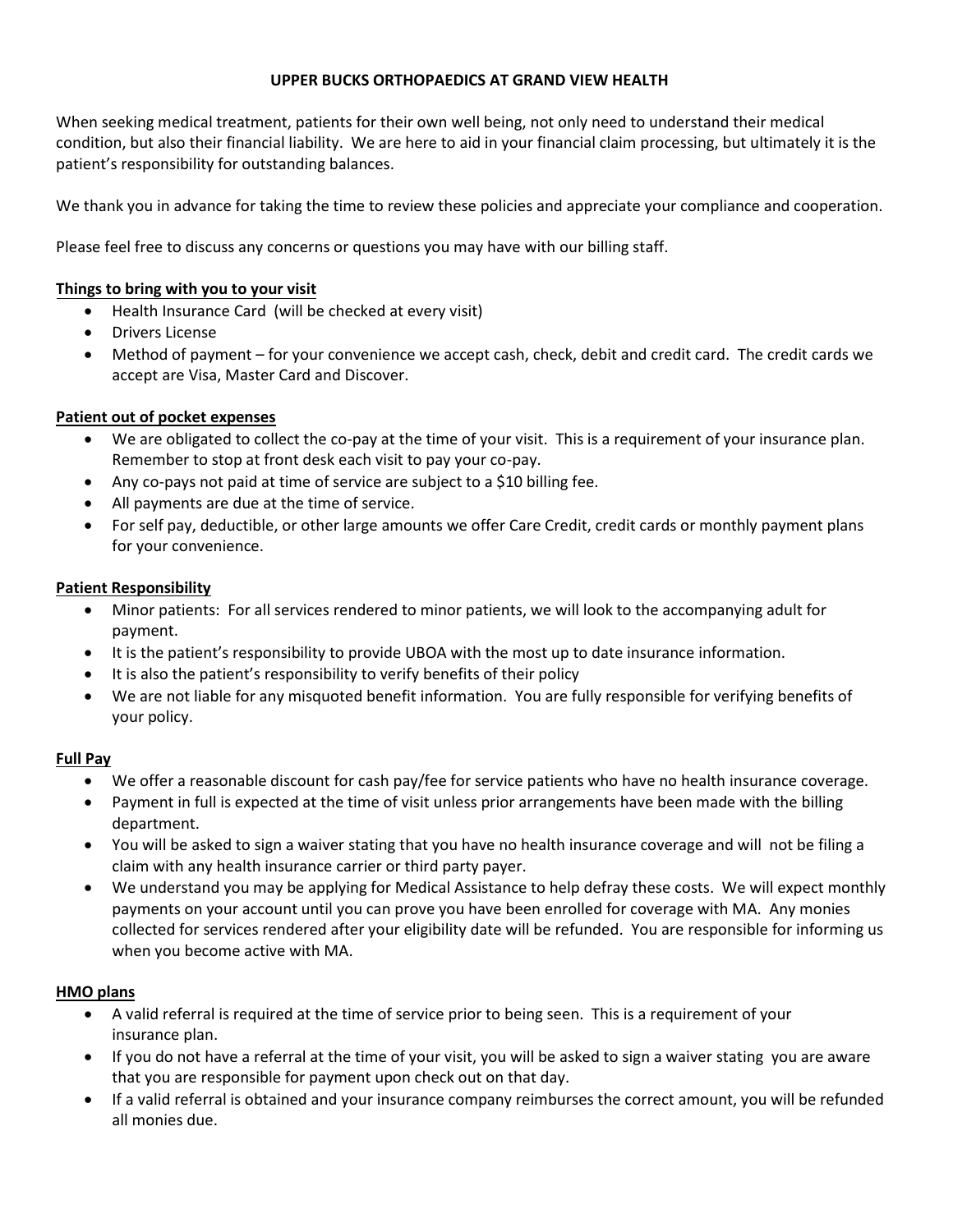#### **UPPER BUCKS ORTHOPAEDICS AT GRAND VIEW HEALTH**

#### **Litigation cases**

 We do not get involved with any litigation accounts, disputed work comp cases, divorce decrees or auto accidents. You will be 100% responsible for any balances due.

#### **Returned checks**

- There is a \$25 fee for all returned checks.
- Payments after a returned check are cash or credit card only.

#### **Credit card payment plan policy**

- You will be asked to review and sign our credit card on file policy and authorization form.
- Your credit card will be billed for fees not covered by your insurance and according to the agreed upon monthly payment plan.

#### **Outstanding balances/Collections**

- Prior to providing additional services to you, payment in full of total outstanding balances will be required.
- Patients with two or more delinquent accounts, or delinquent accounts greater than \$500, will be discharged from the practice.
- Billing statements will be mailed for balances that are denied or deemed patient responsibility. Payment is expected within three weeks of the billing date. If no payment has been received a second statement will be sent. In the event a third statement is required, additional collection steps will be taken. Your failure to make payment may result in your account being turned over to a third party collection agency who reports to the credit bureau.

#### **Refunds**

 Refunds are issued to the appropriate party. Patient refunds will not be processed until all active or past due charges are paid in full. Refunds of less than \$5 will not be issued.

I have read and understand Upper Bucks Orthopaedics' financial policy.

| <b>Printed Name</b>                            | Patient name if minor | (DOB of Patient) |
|------------------------------------------------|-----------------------|------------------|
| Signature                                      | Date                  |                  |
| Relationship to patient: ______ Self<br>Parent | Other                 |                  |

Upper Bucks Orthopaedics complies with applicable Federal civil rights laws and does not discriminate on the basis of race, color, national origin, age, disability, or sex.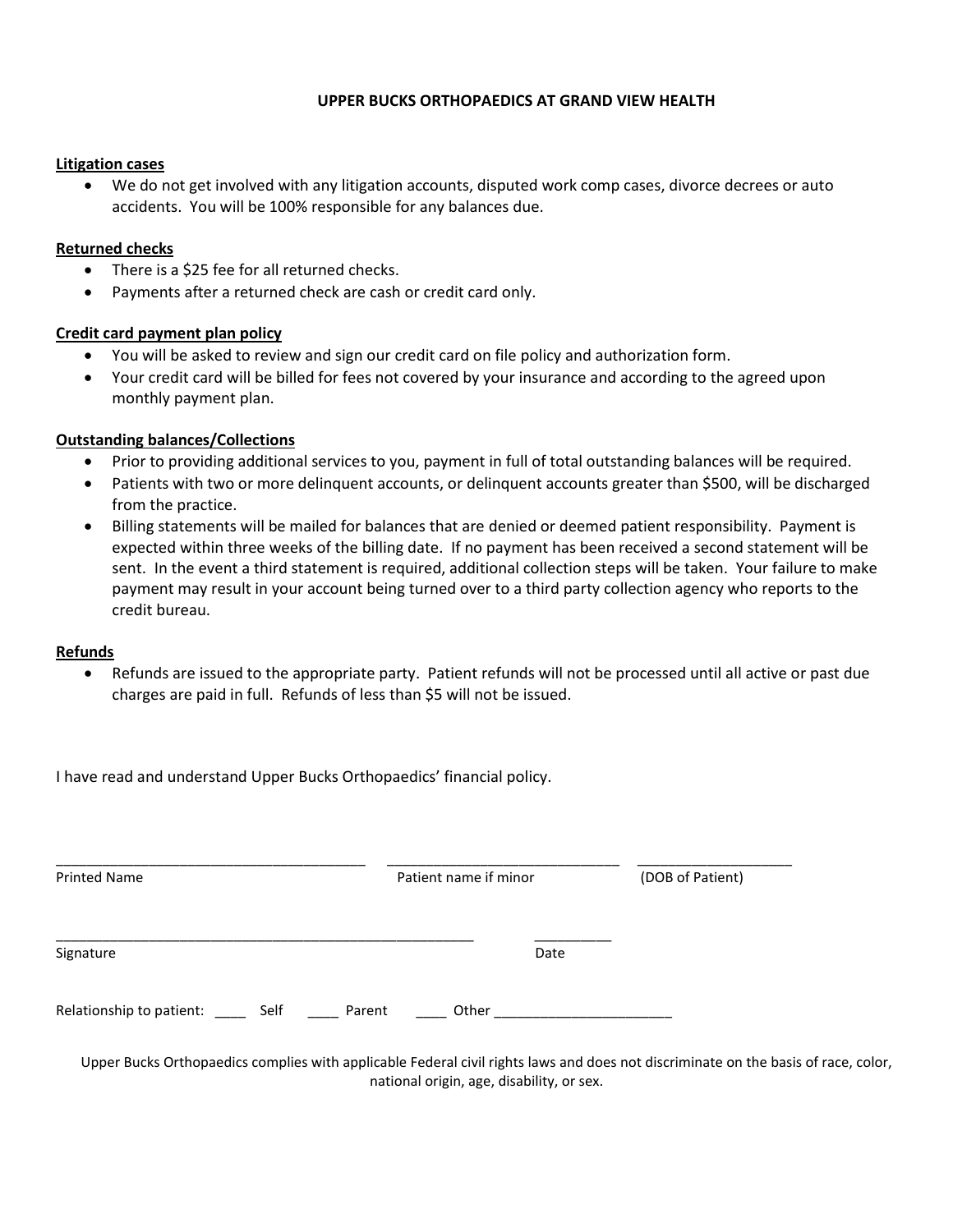# **Upper Bucks Orthopaedics at Grand View Health**

## *HIPAA Acknowledgement Form*

I, \_\_\_\_\_\_\_\_\_\_\_\_\_\_\_\_\_\_\_\_\_\_\_\_\_\_\_\_\_\_\_\_\_\_, DOB: \_\_\_\_\_\_\_\_\_\_\_\_\_, understand that as part of my health care, UBO at GVH originates and maintains paper and/or electronic records describing my health history, symptoms, examination and test results, diagnoses, treatment, and any plans for future care or treatment. I understand that this information serves as:

- A basis for planning my care and treatment,
- A means of communication among the many health professionals who contribute to my care,
- A source of information for applying my diagnosis and surgical information to my bill,
- A means by which a third-party payer can verify that services billed were actually provided, and
- A tool for routine healthcare operations such as assessing quality and reviewing the competence of healthcare professionals

I understand that I may revoke this consent in writing, except to the extent that the organization has already taken action in reliance thereon.

I further understand that UBO reserves the right to change their notice and practices in accordance with Section 164.520 and 164.506 of the Code of Federal Regulations.

**\_\_\_\_\_\_\_\_\_\_\_\_\_\_\_\_\_\_\_\_\_\_\_\_\_\_\_\_\_\_\_\_\_\_\_\_\_\_\_\_\_\_\_\_\_\_\_\_\_\_\_\_\_\_\_\_\_\_\_\_\_\_\_\_\_\_\_\_\_\_\_\_\_\_\_\_\_\_\_\_\_\_\_\_\_\_\_\_\_\_\_\_\_\_\_\_** 

**\_\_\_\_\_\_\_\_\_\_\_\_\_\_\_\_\_\_\_\_\_\_\_\_\_\_\_\_\_\_\_\_\_\_\_\_\_\_\_\_\_\_\_\_\_\_\_\_\_\_\_\_\_\_\_\_\_\_\_\_\_\_\_\_\_\_\_\_\_\_\_\_\_\_\_\_\_\_\_\_\_\_\_\_\_\_\_\_\_\_\_\_\_\_\_** 

 **Please list the individual(s) with whom we may discuss your medical information:** 

 **Please list the individual(s) with whom we may discuss your billing statement/payment arrangement:** 

#### **Upper Bucks Orthopaedics reserves the right to leave messages on the home/cell telephone numbers that you have filled out on your registration form unless you specify otherwise.**

**\_\_\_\_\_\_\_\_\_\_\_\_\_\_\_\_\_\_\_\_\_\_\_\_\_\_\_\_\_\_\_\_\_\_\_\_\_\_\_\_\_\_\_\_\_\_\_\_\_\_\_\_\_\_\_\_\_\_\_\_\_\_\_\_\_\_\_\_\_\_\_\_\_\_\_\_\_\_\_\_\_\_\_\_\_\_\_\_\_\_\_\_\_\_\_\_** 

**\_\_\_\_\_\_\_\_\_\_\_\_\_\_\_\_\_\_\_\_\_\_\_\_\_\_\_\_\_\_\_\_\_\_\_\_\_\_\_\_\_\_\_\_\_\_\_\_\_\_\_\_\_\_\_\_\_\_\_\_\_\_\_\_\_\_\_\_\_\_\_\_\_\_\_\_\_\_\_\_\_\_\_\_\_\_\_\_\_\_\_\_\_\_\_\_** 

I understand that as part of this organization's treatment, payment, or health care operations, it may become necessary to disclose my protected health information to another entity, and I consent to such disclosure for these permitted uses, including disclosures via fax. I have been provided with a *Notice of Privacy Practices* that provides a more complete description of information uses and disclosures.

\_\_\_\_\_\_\_\_\_\_\_\_\_\_\_\_\_\_\_\_\_\_\_\_\_\_\_\_\_\_\_\_\_\_\_\_\_\_\_\_\_\_\_\_\_ Signature of Patient (or Patient's Legal Representative) Date

\_\_\_\_\_\_\_\_\_\_\_\_\_\_\_\_\_\_\_\_\_\_\_\_\_\_\_\_\_\_\_\_\_\_\_\_\_\_\_\_\_\_\_\_\_

\_\_\_\_\_\_\_\_\_\_\_\_\_\_\_\_\_\_\_\_\_\_\_\_\_\_\_\_\_\_\_\_\_\_\_\_\_\_\_\_\_\_\_\_\_

Personal Representative Information (if applicable)

Name of Personal Representative

Relationship to Patient (or other authority)

Upper Bucks Orthopaedics at Grand View Health complies with applicable Federal civil rights laws and does not discriminate on the basis of race, color, national origin, age, disability, or sex.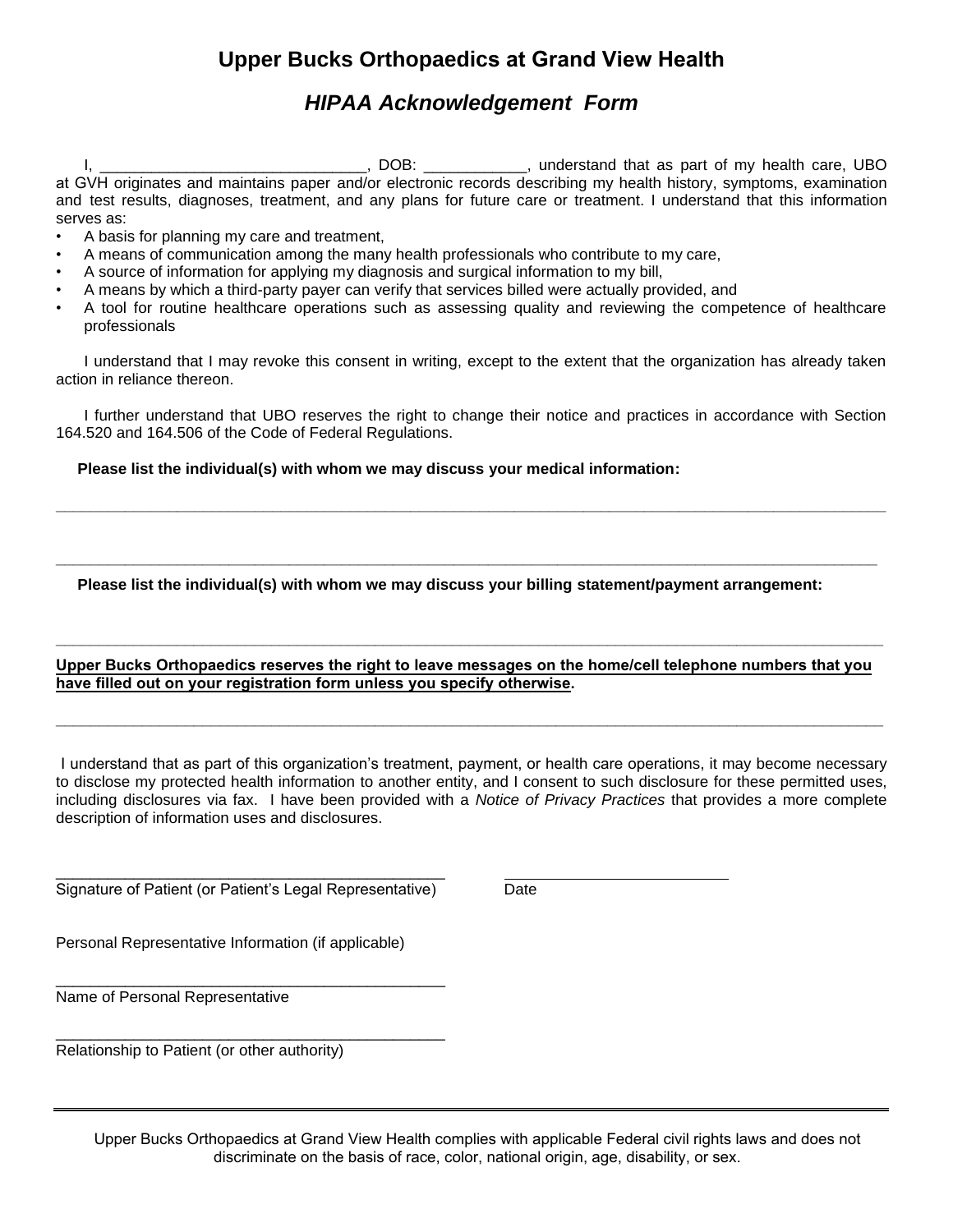| <b>GVH</b> GRAND VIEW HEALTH                                                                                                                                                                                                                                                                                                                                                           |  |  |
|----------------------------------------------------------------------------------------------------------------------------------------------------------------------------------------------------------------------------------------------------------------------------------------------------------------------------------------------------------------------------------------|--|--|
|                                                                                                                                                                                                                                                                                                                                                                                        |  |  |
| <b>UPPER BUCKS ORTHOPAEDICS</b>                                                                                                                                                                                                                                                                                                                                                        |  |  |
| <b>AT GRAND VIEW HEALTH</b><br>Page 1 of 2                                                                                                                                                                                                                                                                                                                                             |  |  |
| <b>ALLERGIES:</b> Please list all Medication allergies and the reaction to that medication(s) $\Box$ No Known Allergies<br><b>REACTION</b>                                                                                                                                                                                                                                             |  |  |
| the control of the control of the control of the control of the control of<br>Medications: Please list all medications you take on a daily basis, including over the counter medication (including vitamins<br>and herbal supplements) and birth control pills OR:<br><u> </u> No Medications Taken                                                                                    |  |  |
| Dosage (mg, units, etc.)<br><b>How Often Taken</b>                                                                                                                                                                                                                                                                                                                                     |  |  |
| $\Box$ No known Medical Conditions<br>$\Box$ Hepatitis<br>□ Liver Disease                                                                                                                                                                                                                                                                                                              |  |  |
| □ High Blood Pressure<br>$\Box$ Anxiety<br>$\Box$ Depression<br>□ Emphysema/COPD<br>$\Box$ Glaucoma<br>□ Macular Degeneration<br>$\Box$ Migraines<br>□ Benign Prostatic Hypertrophy<br>$\Box$ Rheumatoid Arthritis<br>□ Peripheral Vascular Disease<br>□ Cancer: Type                                                                                                                  |  |  |
| $\Box$ High Cholesterol<br>$\Box$ Osteoporosis<br>□ Osteopenia                                                                                                                                                                                                                                                                                                                         |  |  |
| Past Surgical History: Please check all prior surgeries you have had and specify type:                                                                                                                                                                                                                                                                                                 |  |  |
| $\Box$ Tonsillectomy/adenoidectomy<br>$\Box$ Breast: $\Box$<br>□ Other Heart: _____________<br>$\Box$ Appendectomy<br>□ Vascular: ______________<br>$\Box$ C-section<br>$\Box$ Shoulder: $\_\_\_\_\_\_\_\_\_\_\_\_\_\_\_\_\_$<br>$\Box$ Wisdom teeth<br>□ Gallbladder<br>□ Spine: <u>___________</u> __<br>$\Box$ Eye: ________________<br>$\Box$ Hernia repair<br>$\Box$ Hysterectomy |  |  |
|                                                                                                                                                                                                                                                                                                                                                                                        |  |  |

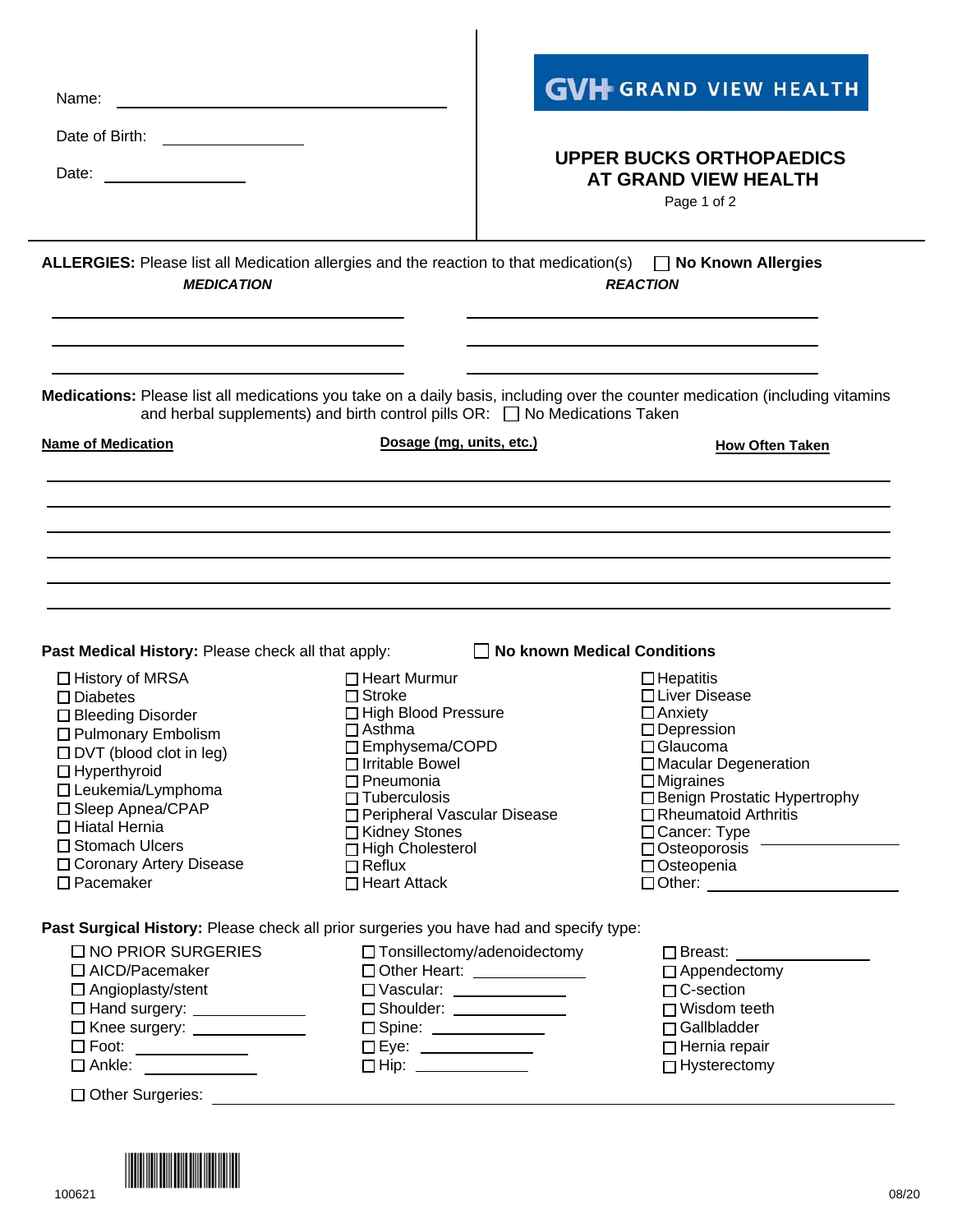| Name: |  |
|-------|--|
|       |  |

Date of Birth:

Date: **Date:** 

# **GVH GRAND VIEW HEALTH**

### **UPPER BUCKS ORTHOPAEDICS AT GRAND VIEW HEALTH**

Page 2 of 2

| Family History: Check any of the following diseases that are in your immediate family:                                                                                                                                                                                                                                                                                                                                                                                                |                                                                                                                                                                                       |                                                                                                                                                                                           |                                                                                                                                                                            |                                                                                                                                                                                     |                                                                                                                                                                                   |
|---------------------------------------------------------------------------------------------------------------------------------------------------------------------------------------------------------------------------------------------------------------------------------------------------------------------------------------------------------------------------------------------------------------------------------------------------------------------------------------|---------------------------------------------------------------------------------------------------------------------------------------------------------------------------------------|-------------------------------------------------------------------------------------------------------------------------------------------------------------------------------------------|----------------------------------------------------------------------------------------------------------------------------------------------------------------------------|-------------------------------------------------------------------------------------------------------------------------------------------------------------------------------------|-----------------------------------------------------------------------------------------------------------------------------------------------------------------------------------|
| <b>Mother</b>                                                                                                                                                                                                                                                                                                                                                                                                                                                                         | <b>Father</b>                                                                                                                                                                         | <b>Brother</b>                                                                                                                                                                            | <b>Sister</b>                                                                                                                                                              | Son                                                                                                                                                                                 | <b>Daughter</b>                                                                                                                                                                   |
| $\Box$ None<br>$\Box$ Cancer<br>□Bone Cancer<br>□ Lung Disease<br>$\Box$ Diabetes<br>$\Box$ Rheumatoid<br>Arthritis<br>□Heart Disease<br>□Anesthesia<br>Complications                                                                                                                                                                                                                                                                                                                 | $\Box$ None<br>$\Box$ Cancer<br>□Bone Cancer<br>□ Lung Disease<br>$\square$ Diabetes<br>$\Box$ Rheumatoid<br><b>Arthritis</b><br>□Heart Disease<br>$\Box$ Anesthesia<br>Complications | $\square$ None<br>$\Box$ Cancer<br>□Bone Cancer<br>□Lung Disease<br>$\square$ Diabetes<br>$\Box$ Rheumatoid<br>Arthritis<br>□Heart Disease<br>$\Box$ Anesthesia<br>Complications          | $\square$ None<br>$\Box$ Cancer<br>□Bone Cancer<br>□Lung Disease<br>$\square$ Diabetes<br>□Rheumatoid<br>Arthritis<br>□Heart Disease<br>$\Box$ Anesthesia<br>Complications | $\square$ None<br>$\Box$ Cancer<br>□Bone Cancer<br>□ Lung Disease<br>$\square$ Diabetes<br>$\Box$ Rheumatoid<br>Arthritis<br>□Heart Disease  <br>$\Box$ Anesthesia<br>Complications | $\square$ None<br>$\Box$ Cancer<br>□Bone Cancer<br>□ Lung Disease<br>$\square$ Diabetes<br>$\Box$ Rheumatoid<br>Arthritis<br>□Heart Disease<br>$\Box$ Anesthesia<br>Complications |
| Social History: Check one that applies                                                                                                                                                                                                                                                                                                                                                                                                                                                |                                                                                                                                                                                       |                                                                                                                                                                                           |                                                                                                                                                                            |                                                                                                                                                                                     |                                                                                                                                                                                   |
| Marital status:<br>Employment:<br>Alcohol History:                                                                                                                                                                                                                                                                                                                                                                                                                                    | $\Box$ Married<br>$\Box$ Student<br>Tobacco History: □ Never a Smoker □ Daily Smoker<br>$\Box$ Never Drinks                                                                           | $\Box$ Single<br>$\Box$ Unemployed<br>$\Box$ Currently Drinks                                                                                                                             | $\Box$ Divorced<br>$\square$ Employed<br>□ Occasional Smoker<br>$\Box$ Drank in past only                                                                                  | $\square$ Separated<br>$\Box$ Retired<br>$\Box$ Former Smoker                                                                                                                       | $\Box$ Widowed<br>$\square$ Disabled                                                                                                                                              |
| Please check the reason for today's appointment: Include Right (R), Left (L) or Both (B) where applicable                                                                                                                                                                                                                                                                                                                                                                             |                                                                                                                                                                                       |                                                                                                                                                                                           |                                                                                                                                                                            |                                                                                                                                                                                     |                                                                                                                                                                                   |
| $\Box L \Box R \Box B$<br>Hip<br>Thigh<br>$\Box L \Box R \Box B$<br>Shoulder $\Box L \Box R \Box B$<br>$\Box L \Box R \Box B$<br>Elbow<br>$\Box L \Box R \Box B$<br>Hand<br>$\Box L \Box R \Box B$<br>Knee<br>$\Box L$ $\Box R$ $\Box B$<br>Ankle                                                                                                                                                                                                                                     | Groin<br>Shin<br>Wrist<br>Calf<br>Foot                                                                                                                                                | $UL$ OR OB<br>$UL$ OR $DB$<br>Clavicle $\Box L \Box R \Box B$<br>Forearm $\Box L$ $\Box R$ $\Box B$<br>$\Box L \Box R \Box B$<br>$\Box L$ $\Box R$ $\Box B$<br>$\Box L$ $\Box R$ $\Box B$ | Pelvis $\Box$<br>Finger: _______<br>Upper Arm □L □R □B<br>Toe: $\_\_$<br>Heel $\overline{L}$ $\overline{L}$ $\overline{R}$ $\overline{B}$<br>Neck<br>$\Box$                | Back □ Upper □ Middle □ Lower                                                                                                                                                       |                                                                                                                                                                                   |
|                                                                                                                                                                                                                                                                                                                                                                                                                                                                                       |                                                                                                                                                                                       |                                                                                                                                                                                           |                                                                                                                                                                            |                                                                                                                                                                                     |                                                                                                                                                                                   |
| Date of Injury/When Symptoms Started: ______________________Where injury occurred: __________________________<br>Work Related?<br>Describe, <i>in DETAIL</i> , <i>injury</i> or reason for visit: <u>contract the contract of the contract of the contract of the contract of the contract of the contract of the contract of the contract of the contract of the contract of</u><br>Did you have any prior studies related to this visit? $\Box$ Yes $\Box$ No If yes, where? $\Box$ | $\Box$ Yes $\Box$ No                                                                                                                                                                  | Motor Vehicle Accident? $\Box$ Yes $\Box$ No                                                                                                                                              |                                                                                                                                                                            |                                                                                                                                                                                     |                                                                                                                                                                                   |
| REVIEW OF SYSTEMS: Have you had any of the following in the last 6 months? Please answer at each category.                                                                                                                                                                                                                                                                                                                                                                            |                                                                                                                                                                                       |                                                                                                                                                                                           |                                                                                                                                                                            |                                                                                                                                                                                     |                                                                                                                                                                                   |
|                                                                                                                                                                                                                                                                                                                                                                                                                                                                                       | <b>Constitutional:</b> □ none □ weight loss □ weight gain □ fever                                                                                                                     |                                                                                                                                                                                           |                                                                                                                                                                            | $\square$ chills<br>$\Box$ snoring                                                                                                                                                  |                                                                                                                                                                                   |
| Eyes: $\Box$ none                                                                                                                                                                                                                                                                                                                                                                                                                                                                     | $\Box$ vision change $\Box$ blurred vision $\Box$ eye pain<br>Ears/Nose/Throat/Neck: □ none □ sore throat                                                                             |                                                                                                                                                                                           | $\Box$ nose bleeds                                                                                                                                                         | $\Box$ dizziness                                                                                                                                                                    |                                                                                                                                                                                   |
| Cardiovascular: □ none                                                                                                                                                                                                                                                                                                                                                                                                                                                                | $\Box$ chest pain                                                                                                                                                                     | $\Box$ palpitations                                                                                                                                                                       | $\Box$ shortness of breath                                                                                                                                                 |                                                                                                                                                                                     | □ light headed when standing                                                                                                                                                      |
| Respiratory: <b>C</b> none                                                                                                                                                                                                                                                                                                                                                                                                                                                            | $\Box$ wheezing                                                                                                                                                                       | $\Box$ chest congestion                                                                                                                                                                   |                                                                                                                                                                            | $\Box$ coughing up blood                                                                                                                                                            | $\Box$ cough                                                                                                                                                                      |
| Gastrointestinal: none                                                                                                                                                                                                                                                                                                                                                                                                                                                                | $\Box$ constipation                                                                                                                                                                   | $\Box$ frequent diarrhea                                                                                                                                                                  | $\Box$ vomiting                                                                                                                                                            | $\Box$ abdominal pain                                                                                                                                                               |                                                                                                                                                                                   |
| Genitourinary: none                                                                                                                                                                                                                                                                                                                                                                                                                                                                   |                                                                                                                                                                                       | $\Box$ urinary incontinence                                                                                                                                                               | $\Box$ hematuria (blood in urine)                                                                                                                                          |                                                                                                                                                                                     | $\Box$ urinary frequency/urgency                                                                                                                                                  |
| Musculoskeletal: □ none                                                                                                                                                                                                                                                                                                                                                                                                                                                               |                                                                                                                                                                                       | $\Box$ muscle weakness                                                                                                                                                                    | $\Box$ stiffness                                                                                                                                                           | $\Box$ arthralgias (joint pain)                                                                                                                                                     | $\Box$ back pain                                                                                                                                                                  |
| Integumentary: □ none                                                                                                                                                                                                                                                                                                                                                                                                                                                                 | $\Box$ rash                                                                                                                                                                           | $\Box$ lesions                                                                                                                                                                            | $\Box$ wounds                                                                                                                                                              | $\Box$ skin ulcer                                                                                                                                                                   |                                                                                                                                                                                   |
| Neurologic: □ none                                                                                                                                                                                                                                                                                                                                                                                                                                                                    | $\square$ weakness                                                                                                                                                                    | $\Box$ tremor                                                                                                                                                                             | $\Box$ memory loss                                                                                                                                                         | $\Box$ convulsions<br>$\Box$ tingling                                                                                                                                               | $\Box$ numbness                                                                                                                                                                   |
| Psychological: □ none<br>$\Box$ depression<br>$\Box$ anxiety<br>$\Box$ confusion<br>$\Box$ memory loss                                                                                                                                                                                                                                                                                                                                                                                |                                                                                                                                                                                       |                                                                                                                                                                                           |                                                                                                                                                                            |                                                                                                                                                                                     |                                                                                                                                                                                   |
| Endocrine: □ none                                                                                                                                                                                                                                                                                                                                                                                                                                                                     | $\Box$ fatigue                                                                                                                                                                        | $\Box$ flushing                                                                                                                                                                           | $\Box$ heat intolerance                                                                                                                                                    | $\Box$ cold intolerance                                                                                                                                                             |                                                                                                                                                                                   |
| Hematologic / Lymphatic: a none                                                                                                                                                                                                                                                                                                                                                                                                                                                       |                                                                                                                                                                                       |                                                                                                                                                                                           | $\Box$ abnormal bleeding $\Box$ easy bruising                                                                                                                              | □ swollen glands                                                                                                                                                                    |                                                                                                                                                                                   |

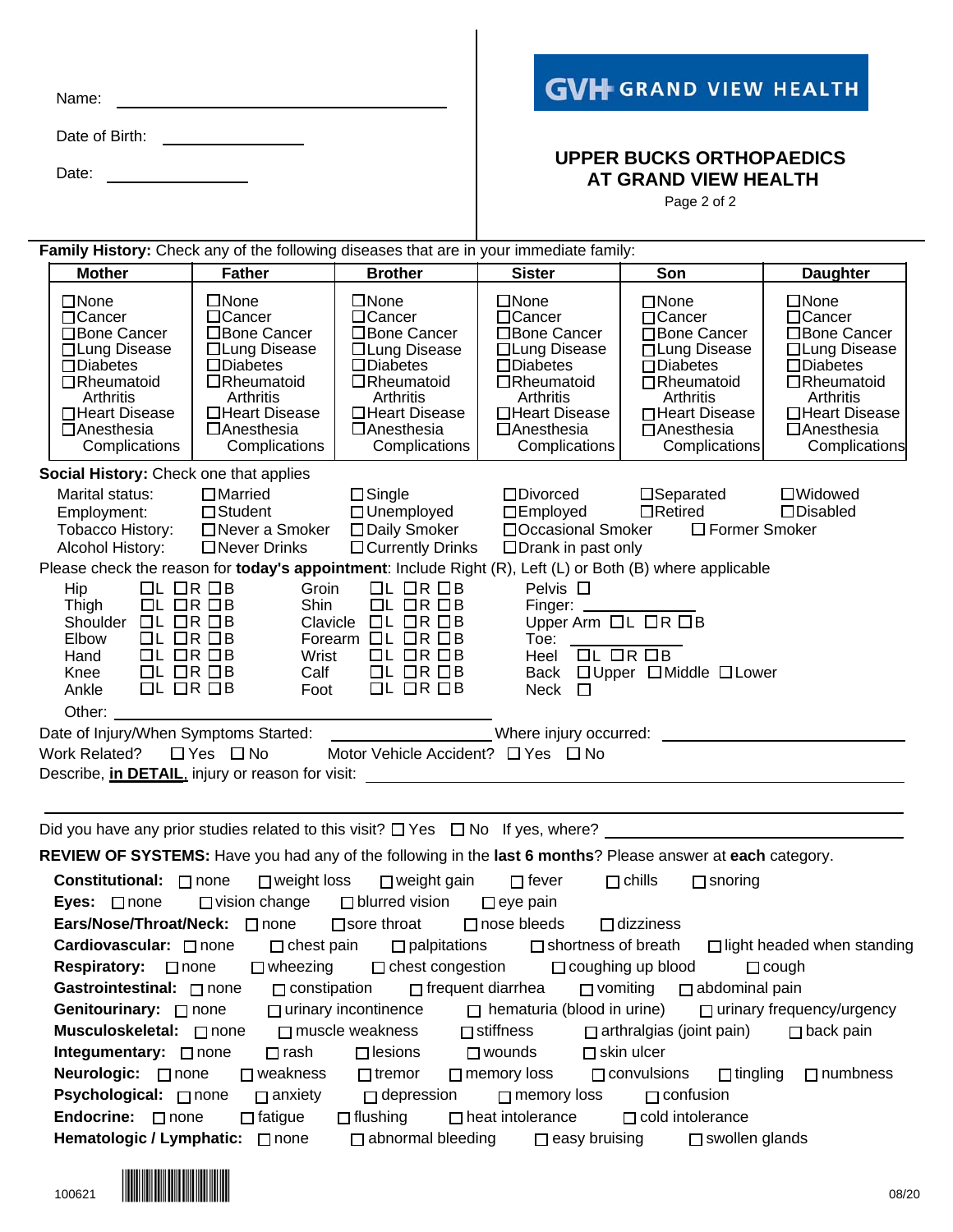P 215-257-3700 F 215-257-0360

Board Certified Orthopaedic Surgeons

GVH Outpatient Center 915 Lawn Ave., Main Floor, Sellersville, PA 18960

Harleysville Outpatient Center 270 Main Street, Suite 2, Harleysville, PA 19438

Health Center at Ouakertown 99 N. West End Blvd., Suite 108, Quakertown, PA 18951

The Pavilion 419 S. Broad Street, Unit 4, Lansdale, PA 19446

## **Upper Bucks Orthopaedics at Grand View Health Narcotic Agreement**

It is the goal of Upper Bucks Orthopaedics at Grand View Health to provide the best care possible for our patients. In order to reach this goal, it is necessary to provide information to keep our patients informed. Although this letter probably addresses only a few of those who read it, we feel it is important to have this policy available to you.

Our office policy on the use and prescription of narcotics is as follows:

Upper Bucks Orthopaedics at Grand View Health

No new narcotic or refill prescriptions will be called in or addressed after 4:00 PM on weekdays or during the weekend – NO EXCEPTIONS. If you feel that you are going to run out of your prescription, please phone us 48 hours prior so your physician may review the request before you run out.

### **Office Visits:**

- NO narcotics will be prescribed for chronic pain. However, narcotics may be prescribed for acute injuries, typically when they are less than one week old.
- If you are under the supervision of a pain management physician, we require you to disclose this information to us on your first visit. Failure to do so would be fraud, and would violate your contract with your pain management physician.

### **Post-operative and treatment for acute injuries:**

- Narcotics will only be prescribed for a period up to **1-3 months** after a surgical procedure (dependent upon the type of procedure performed), and for acute injuries. There are, of course, the occasional exceptions to the rule. We may need to see you to reevaluate your condition prior to renewing your prescription. We may require you are re-evaluated at a minimum of every 3 months prior to any narcotic prescription renewal.
- If you are on chronic narcotics from a pain management physician, you will need to receive your postoperative pain medicine from that physician, unless pre-arranged with us prior to your surgery.
- We will require you to provide a pharmacy on file where all medications will be filled by our office.

As part of keeping our patients informed, we want to make you aware of the reasons why we limit the use of narcotics.

1. Severe postoperative/post injury pain that would require narcotics will usually reduce significantly by 2- 3 days after surgery or injury and is typically gone by 10-14 days or 3-4 weeks for more invasive procedures. Postoperative need for narcotics longer than this period may signal complications that need more direct or specific treatment instead of covering up the problem. Typically, however, it is known that a longer need for narcotics more often than not means that you are up doing too much and "chasing" it with narcotics. Although you may desire to be active, it is possible to be "too active." You need to listen to your body and respond to it. Overall, you will recover more quickly reducing your activities so that your pain is controllable without the need for narcotics. After all, your goal is to make the best recovery from your surgery or injury you can.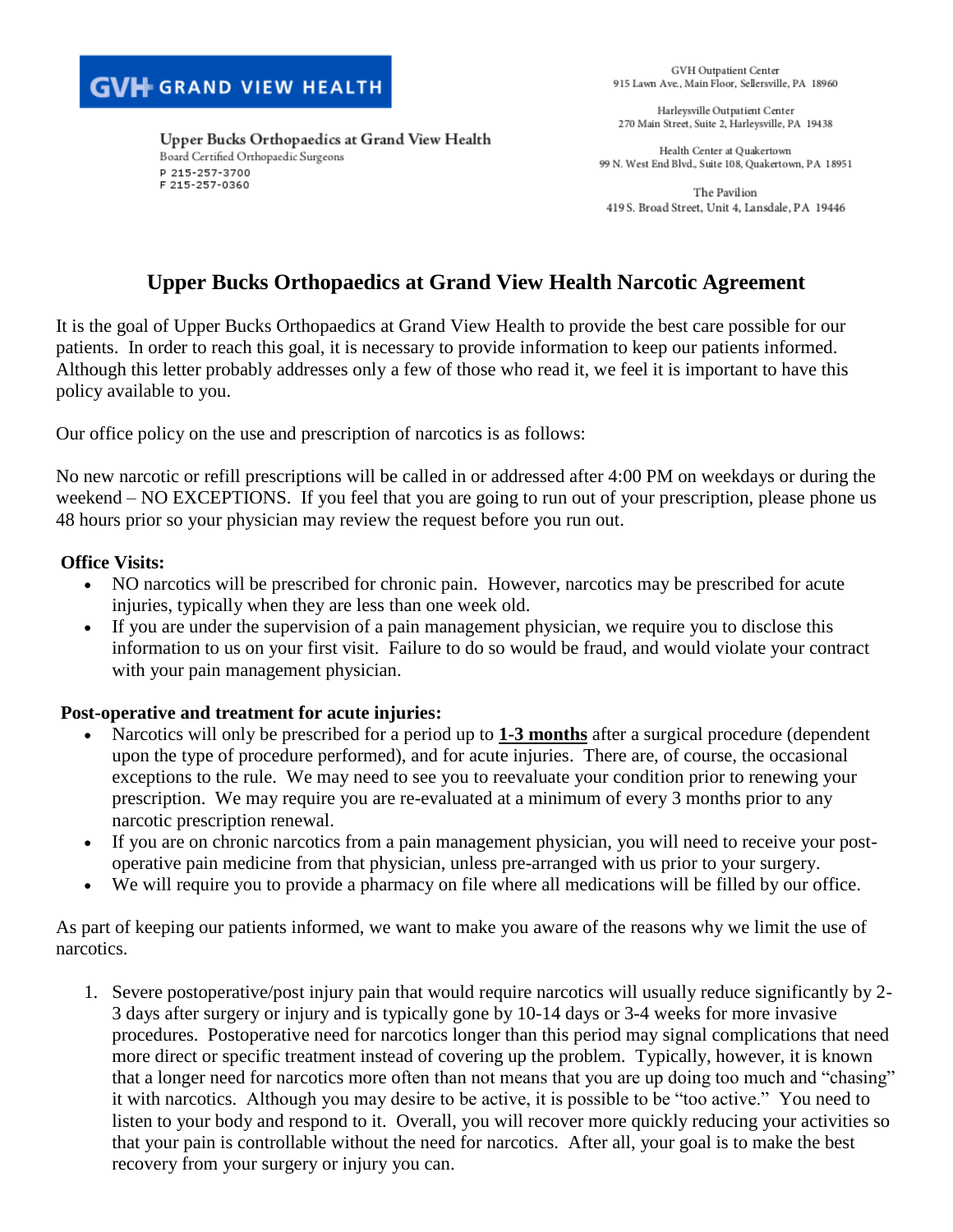- 2. After 3-7 days, your brain wants to and is supposed to kick in and manage the pain naturally. This is the best way to manage medium and long-term soreness and milder pain. Narcotics are known to block this normal process.
- 3. Narcotics are proven to be habit forming. Dependency on pain medication can start in as little as 2 weeks after beginning their use. We cannot tolerate allowing this to happen.

In addition, The Drug Enforcement Administration monitors and collects data on narcotics dispensed by a physician. An orthopaedic surgeon is not expected to prescribe narcotics long term. We agree with this policy. Therefore, if you are receiving narcotics from your previous physician or primary care physician, you will need to continue that.

Pennsylvania has instituted the Pennsylvania Prescription Drug Monitoring Program (PA PDMP). This system is a powerful new tool to help combat the opioid epidemic. It is important for you to know that prescribers are required by law to search the PDMP for each patient each time a controlled substance is prescribed, or if there is a reason for concern with your medications. Upper Bucks Orthopaedics will comply with this new rule if a controlled substance is prescribed for you as a patient.

We do not deny that you often have pain; however, it is necessary to be aware of your own ability to tolerate pain and the need to rely on this process in a timely manner. We have created this policy to assist in assuring that our patients receive the best care possible and we appreciate your assistance in enforcing it.

If you have any questions regarding our office policy on the use of narcotics, feel free to contact us so that we can discuss it. In addition, if you feel you need help with long-term (chronic) pain control, we will be happy to guide you to a pain management specialist.

There may become instances when a patient is required to sign a separate narcotic policy if Upper Bucks Orthopaedics is prescribing long term narcotics. Again, our concern is to provide you with the best results possible.

\_\_\_\_\_\_\_\_\_\_\_\_\_\_\_\_\_\_\_\_\_\_\_\_\_\_\_\_\_\_\_\_\_\_\_\_\_\_\_\_\_ \_\_\_\_\_\_\_\_\_\_\_\_\_\_\_\_\_\_\_\_\_\_\_\_

 $\overline{\phantom{a}}$  , and the contribution of the contribution of the contribution of the contribution of the contribution of the contribution of the contribution of the contribution of the contribution of the contribution of the

The Physicians and Staff of Upper Bucks Orthopaedics at Grand View Health

Patient Name (Printed) Date of Birth

Patient Signature Date

\_\_\_\_\_\_\_\_\_\_\_\_\_\_\_\_\_\_\_\_\_\_\_\_\_\_\_\_\_\_\_\_\_\_\_\_\_\_\_\_\_ \_\_\_\_\_\_\_\_\_\_\_\_\_\_\_\_\_\_\_\_\_\_\_\_ Personal Representative Information (if applicable) Date

\_\_\_\_\_\_\_\_\_\_\_\_\_\_\_\_\_\_\_\_\_\_\_\_\_\_\_\_\_\_\_\_\_\_\_\_\_\_\_\_\_

Relationship to Patient

Revised: 9/16/2020